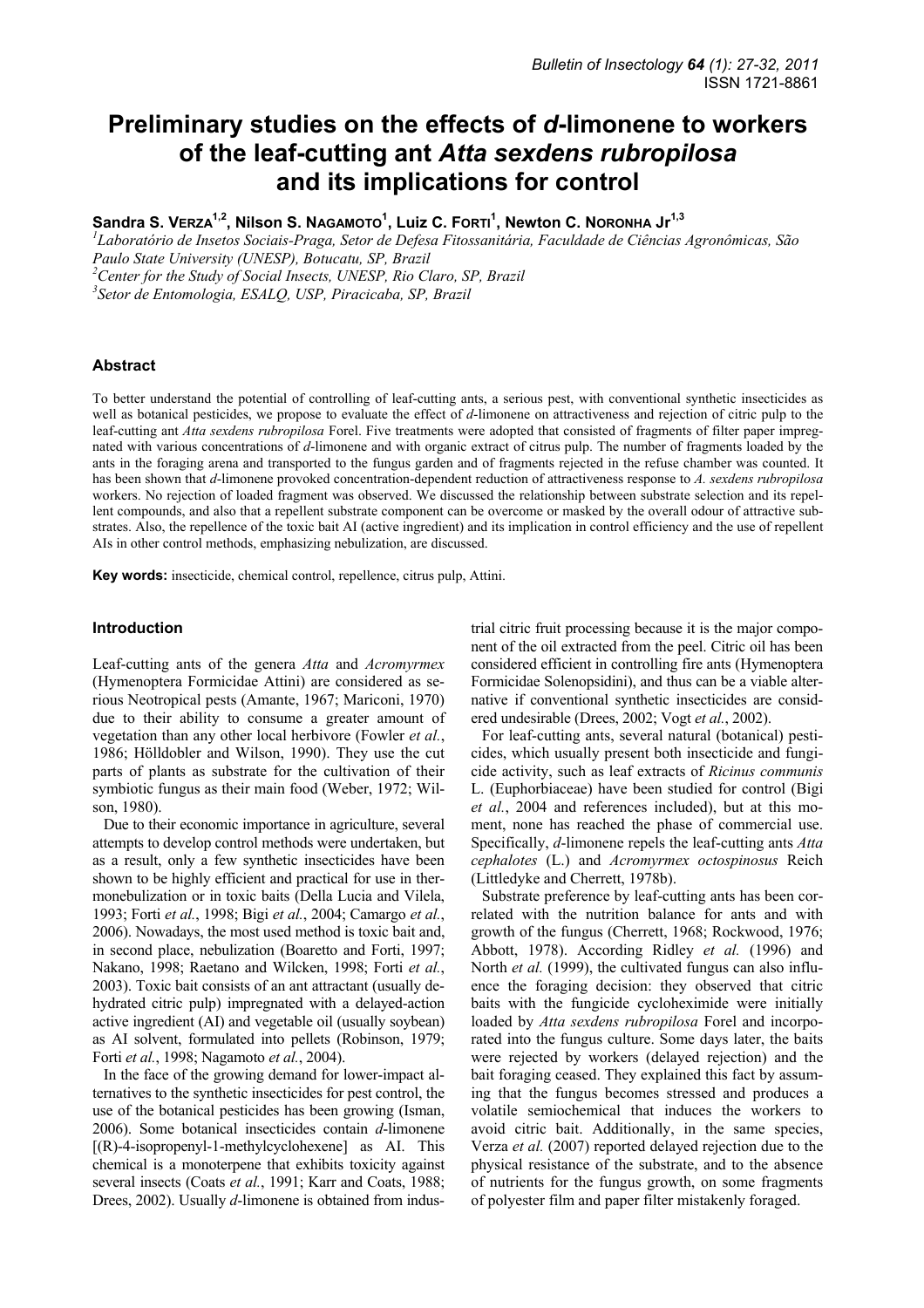

**Figure 1.** Presentations scheme for each nest.

Recently, it was established that the link between basic knowledge of both biology and toxicology and the control of leaf-cutting ants with baits has been underestimated (Nagamoto *et al.*, 2004; Camargo *et al.*, 2006), and that, in the past, this scenario has slowed the development of new baits (Forti *et al.*, 1998; Nagamoto *et al.*, 2007).

Therefore, a better understanding of the interactions between repellent and attractive compounds of the toxic bait is required. In the present work, we introduce a bioassay to evaluate the effect of *d*-limonene on the attractiveness and rejection of citric pulp extract by workers of *A. sexdens rubropilosa* (model for leaf-cutting ants) and we discuss the possible use of *d*-limonene for controlling leaf-cutting ants by an alternative method, nebulization, instead of toxic bait.

## **Materials and methods**

The present study was carried out in the Social-Pest Insect Laboratory (UNESP/Botucatu). Five colonies of *A. sexdens rubropilosa* were used, which were collected previously in Botucatu (22°53'09"S; 48°26'42"W) and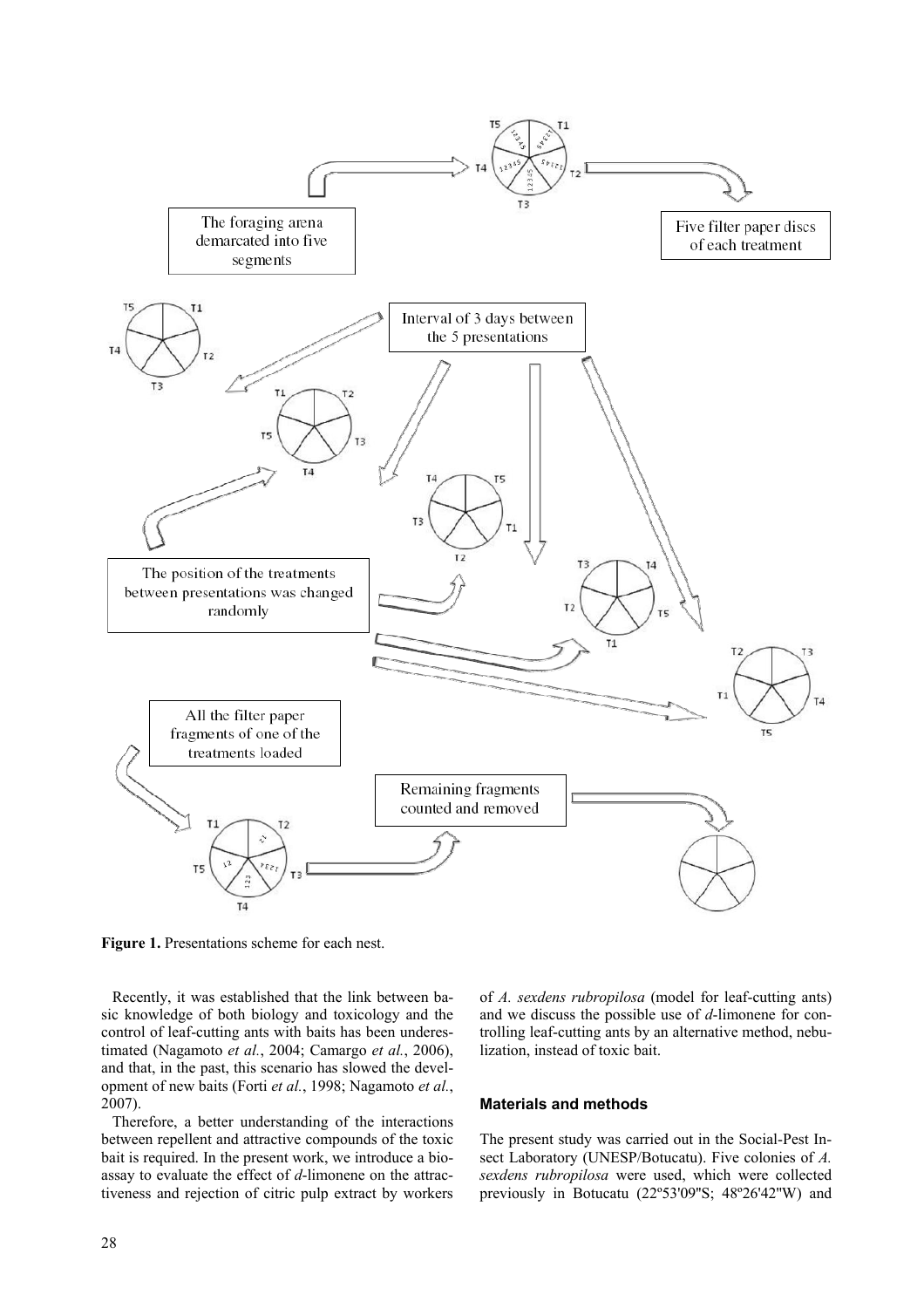kept in the laboratory (24  $\pm$  2 °C and RH 60  $\pm$  20%). Each colony was nested in 3 nearly cylindrical pots, linked with pipes (all transparent plastic ones), consisting of a refuse chamber, a fungus chamber and a foraging arena.

From a citrus factory (Sucocitrico Cutrale Ltda., Araraquara, SP, Brazil), technical grade *d*-limonene and citric pulp was obtained. This industrial citrus pulp is the dehydrated residues of the juice extract and peel essential oil (which includes *d*-limonene) from citric fruit. The citric pulp was extracted with the solvent hexane because this extract is highly attractive to leaf-cutting ants (Verza *et al.*, 2006). Using a methodology similar to one employed previously (Verza *et al.*, 2006), the extract was obtained triturating the citric pulp (1 kg) and following chemical extraction: solvent was added (4 l of hexane) and submitted to agitation, decantation, filtering and drying in rotating evaporator (taking one week for this entire process). After the extraction, a solution of 20 ml of this extract was prepared in hexane, at 2% concentration (w/v).

Five filter paper discs  $(19.6 \text{ mm}^2 \text{ each})$  of each treatments were impregnated with either citric pulp hexane extract (T1) or citric pulp hexane extract with 100, 300, and 900 ppm (w/w) of *d*-limonene, T2, T3, T4 respectively, or *d*-limonene alone (T5). Each treatment was offered 5 times (presentations) in each nest.

The portion of the foraging arena opposite to the pipe was demarcated into five 36° segments of a semicircle (totaling 180°). After that, for each presentation and all colonies simultaneously, all treatments were supplied. An interval of 3 days between the presentations was adopted and the position of the treatments between presentations was changed randomly. For each colony, when all the filter paper fragments of one of the treatments were loaded (carried away), the remaining fragments were immediately counted and removed (figure 1). The rejection was evaluated in the refuse chamber 24 hours after presentation, for three days.

To determine if there was significant load between treatments, colonies and presentations, the data for number of fragments carried were submitted to three way A-NOVA and means were compared by the Student-Newman-Keuls test, at 5% probability (Winer *et al.*, 1991), using the software Sigma Stat 2.03.

Table 1. Comparison of the loaded quantities of filter paper fragments impregnated citrus pulp hexane extract and *d*-limonene, within presentation, in laboratory colonies of *A. sexdens rubropilosa*.

| Presentation | Mean + sd $*$      |
|--------------|--------------------|
|              | $2.56 \pm 1.98$ ab |
|              | $2.80 \pm 1.89$ a  |
|              | $2.84 \pm 1.75$ a  |
|              | $1.92 \pm 1.94$ b  |
|              | $2.96 \pm 1.86$ a  |

\* Mean followed by the same letter did not differ significantly from one another (5% probability, Student-Newman-Keuls test).







**Figure 3.** Comparison of the loaded quantities of filter paper fragments (5 fragments by each treatment for each presentation; 5 presentations by colony), impregnated citrus pulp hexane extract and *d*-limonene, within treatments, in 5 laboratory colonies of *A. sexdens rubropilosa*. T1 - citrus pulp; T2 - citrus pulp with 100 ppm  $(w/w)$   $d$ -limonene; T<sub>3</sub> - citrus pulp with 300 ppm (w/w) *d*-limonene; T4 - citrus pulp with 900 ppm (w/w) *d*-limonene; T5 - *d*-limonene. Mean followed by the same letter did not differ significantly from one another (5% probability, Student-Newman-Keuls test).

#### **Results**

The number of fragments loaded were not significantly different between colonies ( $P = 0.36$ ; d.f. = 4;  $F = 1.109$ ) (figure 2). No loaded fragment was rejected. The addition of *d*-limonene (figure 3) clearly affected the load of the filter paper fragments (P < 0.001; d.f. = 4; F = 40.294). Also, it can be stressed that the addition of *d*-limonene to the citrus pulp hexane extract provoked significant reduction of the load (T1 *vs.* T2, T3 and T4).

A significant difference was found between the presentations (P = 0.025; d.f. = 4; F = 3.003) (table 1), but was not correlated with the elapsed time of this assay (neither reduction nor improvement tendency of foraging was evidenced). The transport duration was very short, with a maximum exposure time of 15 min in each presentation. Possibly this difference was found because the T5 (*d*-limonene only) was extremely repellent, af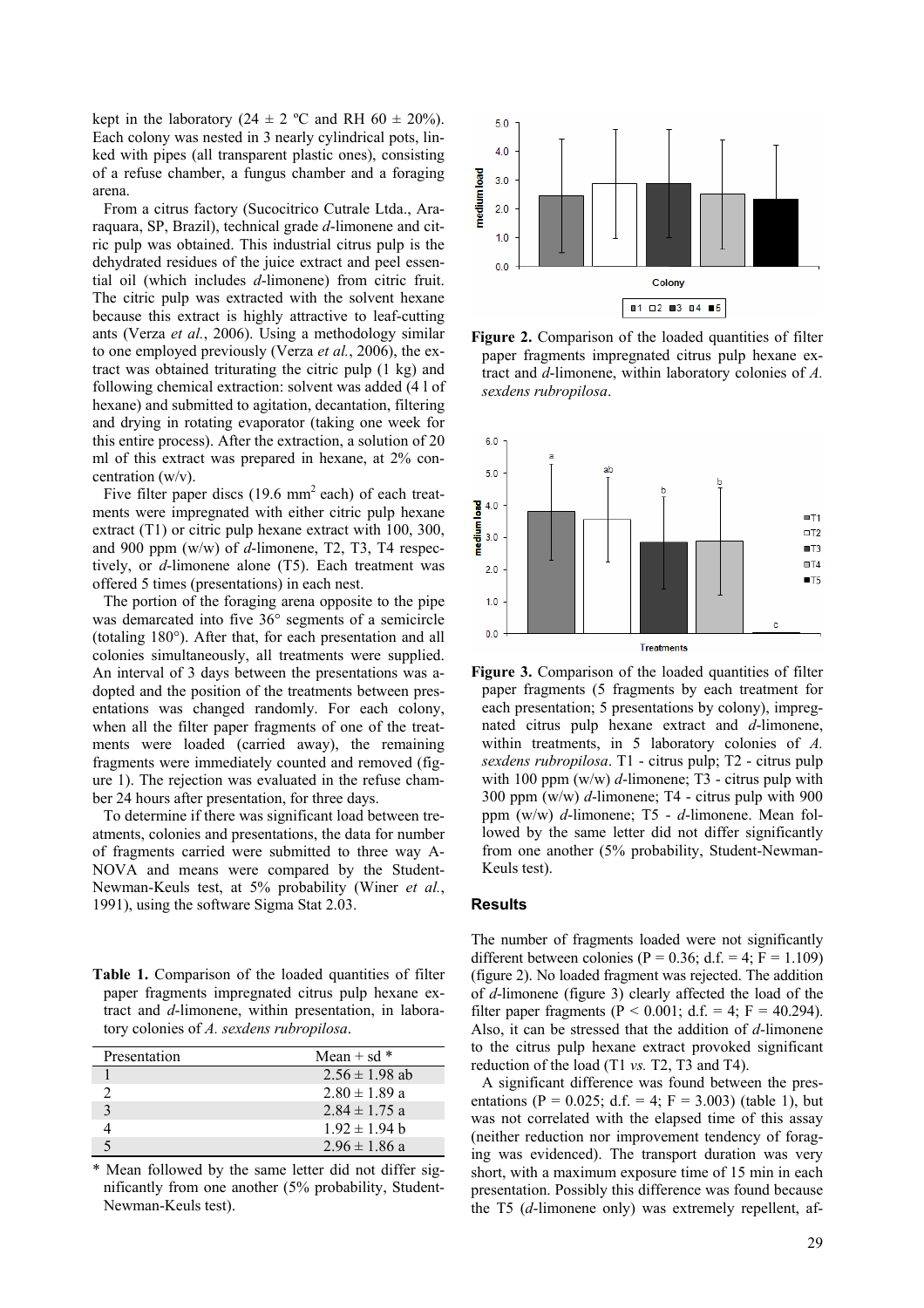fecting the uniformity of ant disposition in the foraging arena such that the number of presentations possibly was not high enough to overcome totally the effect of T5 on ant disposition.

# **Discussion and conclusions**

# Repellent compounds and substrate selection

The substrate repellence and selection is important to the toxic bait method of control because the bait should be highly attractive and infrequently rejected to maximize the time that the workers manipulate it, consequently improving their contamination (Andrade *et al.*, 2002; Nagamoto *et al.*, 2004; Camargo *et al.*, 2006).

Taking into account that citric pulp was one of most attractive substrates to the leaf-cutting ants (Mudd *et al.*, 1978; Mudd and Bateman, 1979; Verza *et al.*, 2006), there was an apparent incongruence in attractiveness of citrus compounds (pulp *vs. d*-limonene) - why is the attractiveness so high if one compound is highly repellent?

First, the process of substrate selection for the workers depends on the olfactory stimulation resultant from different chemical substances, repellents and stimulants, present in the substrate (Littledyke and Cherrett, 1978a; 1978b; Mudd *et al.*, 1978). Second, according to Cherrett (1969), the fresh flavedo (peel) of grapefruit was not attractive to *A. octospinosus*, but becomes attractive when it is dried. The same author suggests that the glands of the flavedo can contain repellent volatile compounds which are removed by heating (possibly lowering the concentration of the repellent compounds).

Thus the reduction of attractiveness at low concentrations reported herein was probably an indication that *d*limonene was repellent to leaf-cutting ants at higher concentrations and also reinforces the argument that the result of different odours in dried citrus pulp could produce a positive effect on attractiveness if concentrations of the repellent compounds were lowered (Cherrett, 1969).

Our finding of no rejection was contrary to previous reports (Ridley *et al.*, 1996; North *et al.*, 1999; Verza *et al.*, 2007), possibly due to absence of adverse effect of *d*-limonene on fungus, so that the fungus did not produce the (previous proposed) semiochemical to inform the ants to stop the foraging (Ridley *et al.*, 1996; North *et al.*, 1999) and that cellulose (filter paper) with citric compounds (*d*-limonene and citrus hexane extract) is suitable for growing fungus, in contrast to inert material (Verza *et al.*, 2007).

Mudd *et al.* (1978) stated that, for leaf-cutting ants in nature, a variety of components present in the plants induces carrying of the substrates by the workers and the absence of repellents or deterrents can be more important than the presence of specific stimulants. But our result suggests that, at least for manmade substrate (bait), this is not completely true because at known concentration (100 ppm w/w) the repellent *d*-limonene did not lower the attractiveness of citrus pulp. This is important because (at least to our knowledge) it is the first empirical demonstration that some repellence of substrate compound, depending on the concentration, can be overcome or masked by the overall odours of the highly attractive substrate. Thus it can be stated that although substrate selection by ant and fungus are general and efficient mechanisms, some gaps in these are natural and perhaps can be explored for development of control methods.

## Toxic bait AI repellence and control effectiveness

Applying our general achievement on the role of the repellent compounds in selection for use of toxic baits, it can be indicated that we should choose bait compounds that have no significant repellence, at least for non-insecticide compounds (citric pulp and soybean oil). In the case of AIs, low repellence perhaps can be tolerated.

If the insecticide chlorpyrifos, which presents expressive odour and intermediate to high volatility (Racke, 1993; Tomlin, 2000), is used as AI, the attractiveness and efficiency tend to be low (Cruz *et al.*, 1996; Forti *et al.*, 1998; 2003). However, sulfluramid and fipronil, with much lower volatility (Tomlin, 2000) and probably mild odour (for ants), usually are more frequently carried and highly efficient (Forti *et al.*, 1998; 2003; 2007). Our findings reinforce the general assumption that toxic bait AI should be of little or no repellence to leafcutting-ant workers (Forti *et al.*, 2007).

Specifically, the use of *d*-limonene as leaf-cuttingant toxic bait AI is highly improbable because it provokes reduction of citrus pulp attractiveness at low concentrations although it did not cause any deleterious effect; thus at toxic concentrations, bait with *d*limonene will not be carried, permitting colony survival. This explanation also reinforces the concept that highly repellent AIs cannot be used in any type of baits for any pest.

## Control with repellent AIs

Although repellent, *d*-limonene has been considered efficient for fire ant control. But it should be emphasized that it is in liquid formulation and for superficial mound treatment (Vogt *et al.*, 2002). For deeply underground and huge leaf-cutting-ant nests, with hundreds of fungus chambers at a depth of several meters, drenching with liquid formulation is neither efficient (Boaretto and Forti, 1997) nor viable in field control.

On the other hand, for nebulization methods the use of *d*-limonene will perhaps be possible, because in these methods, the AI is injected into the nest; thus it does not depend on being actively carried by workers like toxic bait and repellence is not important. But as a natural and thermolabile product, *d*-limonene cannot be employed in the most commonly used thermonebulization machines, because this apparatus mixes AI with high temperature gas of diesel oil combustion. Therefore, lowtemperature nebulization should be used, such as the socalled "Aero System" machine (FMC Corporation) that uses propane and butane (LPG) as AI carrier (Nakano, 1998; Raetano and Wilcken, 1998).

Given that, in pest control AIs in general, delayed action is relatively rare (Vander Meer *et al.*, 1985; Nagamoto *et al.*, 2007), this same rarity is probably true also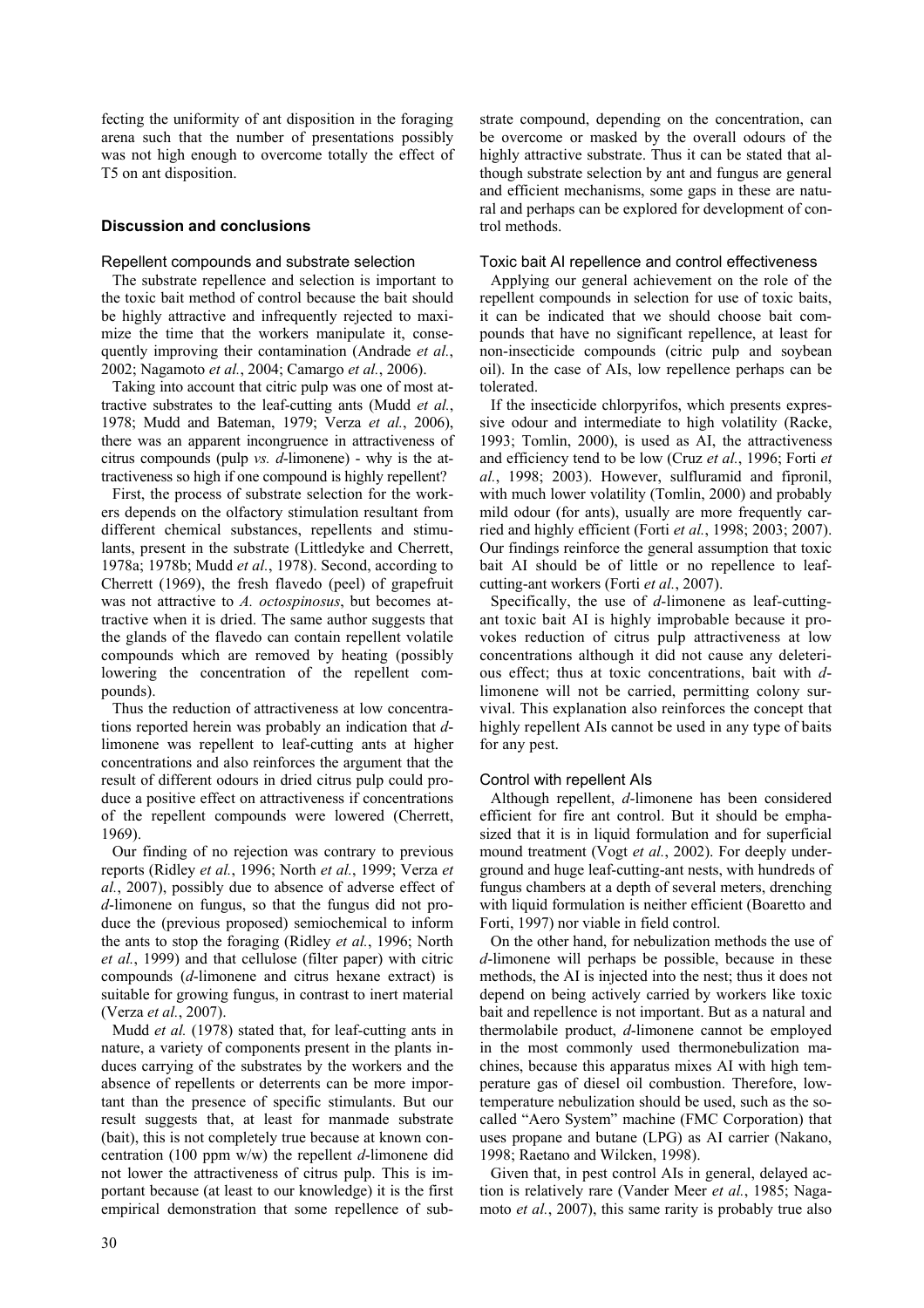for botanical pesticides; thus low-temperature nebulization is probably a much more promising and adequate technology than toxic bait for these natural products.

## **Acknowledgements**

We wish to thank the Coordenação de Aperfeiçoamento de Pessoal de Nível Superior (CAPES) for the scholarship granted to the first author. LC Forti gratefully acknowledges the support of the Conselho Nacional de Desenvolvimento Científico e Tecnológico (CNPq) (Grant: 301167/2003-6).

#### **References**

- ABBOTT A. A., 1978.- Nutrient dynamics of ants, pp. 233-244. In: *Production ecology of ants and termites* (BRIAN M. V., Ed.).- Cambridge University Press, Cambridge, UK.
- AMANTE E., 1967.- Prejuízos causados pela formiga saúva em plantações de *Eucalyptus* e *Pinus* no Estado de São Paulo.- *Silvicultura*, 6: 355-363.
- ANDRADE A. P. P., FORTI L. C., MOREIRA A. A., BOARETTO M. A. C., RAMOS V. M., MATOS C. A. O., 2002.- Behavior of *Atta sexdens rubropilosa* (Hymenoptera: Formicidae) workers during the preparation of the leaf substrate for symbiont fungus culture.- *Sociobiology,* 40 (2): 293-306.
- BIGI M. F. M. A., TORKOMIAN V. L., GROOTE S. T., HEBLING M. J. A., BUENO O. C., PAGNOCCA F. C., FERNANDES J. B., VIEIRA P. C., SILVA M. F. G. F., 2004.- Activity of *Ricinus communis* (Euphorbiaceae) and ricinine against the leafcutting ant *Atta sexdens rubropilosa* (Hymenoptera: Formicidae) and the symbiotic fungus *Leucoagaricus gongylophorus*.- *Pest Management Science*, 60 (9): 933-938.
- BOARETTO M. A. C., FORTI L. C., 1997.- Perspectivas no controle de formigas cortadeiras.- *Série Técnica IPEF*, 11 (30): 31-46.
- CAMARGO R. S., FORTI L. C., LOPES J. F. S., NAGAMOTO N. S., 2006.- Studies on leaf-cutting ants, *Acromyrmex* spp. (Formicidae, Attini): behavior, reproduction and control, pp. 161-182. In: *Recent developments in entomology research* (PANDALAI S. G., Ed.).- Research Signpost, Kerala, India.
- CHERRETT J. M., 1968.- The foraging behaviour of *Atta cephalotes* (L.) (Hymenoptera, Formicidae). I. Foraging pattern and plant species attacked in tropical rain forest.- *Journal of Animal Ecology*, 37: 387-403.
- CHERRETT J. M., 1969.- Baits for the control of leaf-cutting ants I - formulation.- *Tropical Agriculture*, 46 (2): 81-90.
- COATS J. R., KARR L. L., DREWES C. D., 1991.- Toxicity and neurotoxic effects of monoterpenoids in insects and earthworms, pp. 305-316. In: *Naturally occurring pest bioregulators* (HEDIN P. A., Ed.).- American Chemical Society, Washington, USA.
- CRUZ A. P., ZANNUNCIO J. C., ZANETTI R., GOMES O. S., 1996.- Eficiência de iscas granuladas à base de sulfluramida e de clorpirifós no controle de *Atta sexdens sexdens* (Hymenoptera: Formicidae), no trópico úmido.- *Acta Amazônica*, 26: 145-150.
- DELLA LUCIA T. M. C., VILELA E. F., 1993.- Métodos Atuais de Controle e Perspectivas, pp. 163-190. In: *As formigas cortadeiras* (DELLA LUCIA T. M. C., Ed.).- Folha de Viçosa, Viçosa, Brazil.
- DREES B. M., 2002.- A new technique for laboratory assessment of red imported fire ant mound drench treatments.- *Southwestern Entomologist*, 27 (2): 177-183.
- FORTI L. C., NAGAMOTO N. S., PRETTO D. R., 1998.- Controle de formigas cortadeiras com isca granulada, pp. 113-132. In: *Anais do I simpósio sobre formigas cortadeiras dos países do Mercosul* (BERTI FILHO E., MARICONI F. A. M., FONTES L. R., Eds), FEALQ, Piracicaba, SP, Brazil.
- FORTI L. C., NAGAMOTO N. S., RAMOS V. M., ANDRADE A. P. P., SANTOS J. F. L., CAMARGO R. S., MOREIRA A. A., BOARETTO M. A. C., 2003.- Eficiencia de sulfluramida, fipronil y clorpirifos como sebos en el control de *Atta capiguara* Gonçalves (Hymenoptera:Formicidae).- *Pasturas Tropicales*, 25 (3): 28-35.
- FORTI L. C., PRETTO D. R., NAGAMOTO N. S., PADOVANI C. R., CAMARGO R. S., ANDRADE A. P. P., 2007.- Dispersal of the delayed action insecticide sulfluramid in colonies of the leaf-cutting ant *Atta sexdens rubropilosa* (Hymenoptera: Formicidae).- *Sociobiology*, 50 (3):1149-1163.
- FOWLER H. G., FORTI L. C., PEREIRA DA SILVA V., SAES N. B., 1986.- Economics of grass-cutting ants, pp. 18-35. In: *Fire ants and leaf cutting ants* (LOFGREN C. S., VANDER MEER R. K., Eds).- Westview Press, Boulder, USA.
- HÖLLDOBLER B., WILSON E. O., 1990.- *The ants*.- Belknap Press of Harvard University Press, Cambridge, USA.
- ISMAN M. B., 2006.- Botanical insecticides, deterrents, and repellents in modern agriculture and an increasingly regulated world.- *Annual Review of Entomology*, 51: 45-66.
- KARR L. L., COATS J. R., 1988.- Insecticidal properties of *dlimonene*.- *Journal of Pesticide Science*, 13: 287-290.
- LITTLEDYKE M., CHERRETT J. M., 1978a.- Defence mechanisms in young and old leaves against cutting by the leafcutting ants *Atta cephalotes* (L.) and *Acromyrmex octospinosus* (Reich) (Hymenoptera: Formicidae).- *Bulletin of Entomological Research*, 68: 263-271.
- LITTLEDYKE M., CHERRETT J. M., 1978b.- Olfactory responses of the leaf-cutting ants *A. cephalotes* (L.) and *Acromyrmex octospinosus* (Reich.) (Hymenoptera: Formicidae) in the laboratory.- *Bulletin of Entomological Research*, 68: 273-282.
- MARICONI F. A. M., 1970.- *As saúvas*.- Agronômica Ceres, São Paulo, Brazil.
- MUDD A., BATEMAN G. L., 1979.- Rates of growth of the food fungus of the leaf-cutting ant *Atta cephalotes* (L.) (Hymenoptera: Formicidae) on different substrates gathered by the ants.- *Bulletin of Entomological Research*, 69: 141-148.
- MUDD A., PEREGRINE D. J., CHERRETT J. M., 1978.- The chemical basis for the use of citrus pulp as a fungus garden substrate by the leaf-cutting ants *Atta cephalotes* (L.) and *Acromyrmex octospinosus* (Reich.) (Hymenoptera: Formicidae).- *Bulletin of Entomological Research*, 68: 673-685.
- NAGAMOTO N. S., FORTI L. C., ANDRADE A. P. P., BOARETTO M. A. C., WILCKEN C. F., 2004.- Method for the evaluation of insecticidal activity over time in *Atta sexdens rubropilosa* workers (Hymenoptera: Formicidae).- *Sociobiology*, 44 (2): 413-432.
- NAGAMOTO N. S., FORTI L. C., RAETANO C. G., 2007.- Evaluation of the adequacy of diflubenzuron and dechlorane in toxic baits for leaf-cutting ants (Hymenoptera: Formicidae) based on formicidal activity.- *Journal of Pest Science*, 80  $(1): 9-13.$
- NAKANO O., 1998.- A nebulização no controle das saúvas, pp. 105-111. In: *Anais do I simpósio sobre formigas cortadeiras dos países do Mercosul* (BERTI FILHO E., MARICONI F. A. M., FONTES L. R., Eds), FEALQ, Piracicaba, SP, Brazil.
- NORTH R. D., JACKSON C. W., HOWSE P. E., 1999.- Communication between the fungus garden and workers of the leafcutting ant *Atta sexdens rubropilosa,* regarding choice of substrate for the fungus.- *Physiological Entomology*, 24: 127-133.
- RACKE K. D., 1993.- Environmental fate of chlorpyrifos.- *Reviews of Environmental Contamination and Toxicology*, 131: 1-150.